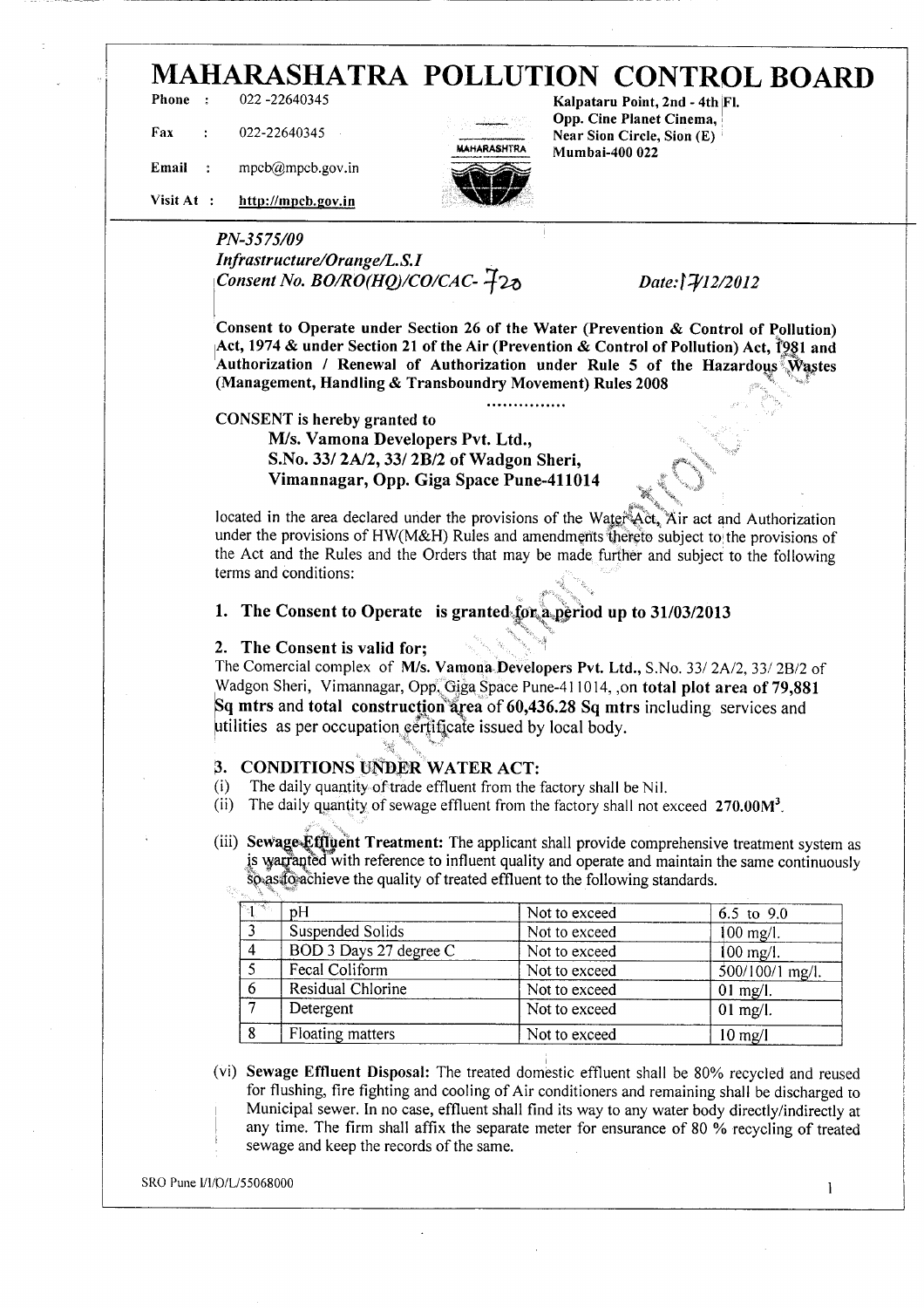Project proponent shall operate STP for five years from the date of obtaining **Occupation Certificate.**

(vii) **Non-Hazardous Solid Wastes:**

|  | <b>Sr. No. Type Of Waste Quantity UOM Treatment</b> |            |                                                 | <b>Disposal</b> |
|--|-----------------------------------------------------|------------|-------------------------------------------------|-----------------|
|  | Solid waste                                         | $\sqrt{4}$ | Ton/D  Organic waste converter   Used as manure |                 |

### (viii) **Other Conditions (during Construction ;Phase):**

- 1. All activities shall be in resonance with the provisions of Indian Forest Act, 1927 (16 of 1927), Forest (Conservation) Act, 1980 (69 of 1980) and Wildlife (Protection) Act, 1972  $(53 \n$  of 1972), and special notification published for area wherever applicable and all the ! Environmental Statutes and Instruments.
- 2. There shall be no felling of trees whether on Forest,  $G_1$  Covernment, Revenue or Private or Private or Private experiment, Revenue or Private or Private or Private or Private or Private or Private or Private or Priva lands except as next prevailing Rules.
	- $\frac{1}{2}$ . Extraction of Groundwater for the project shall require prior permission of  $\frac{1}{2}$ Ground Water Authority or other relevant authorities, as applicable. ' ' • Ground Water Authority or other relevant authorities, as applicable.<br>4. Near the activities that are related to water (like activity of water parks, water sports)
	- and/or in the vicinity of lake, Dissolved Oxygen shall not be less than Sung/liter.
	- 5. In order to ensure that the water from this project do not enter into'outside environment, the nallas crossing the township/complex premises, shall be lined, covered and made water tight by the applicant within the premises with intermittent-inspection of chambers following good engineering practices as per the regulations of Jocal body.
	- 6. The Applicant shall prepare management plan for water harvesting, roof-water reclamation, water/storm water conservation and implement the same before handling over of complex for occupation.
	- 7. The Applicant shall segregate solid wastes into biodegradable and non-biodegradable components. The biodegradable material shall be recycled through scientific in-house composting. The proper demarked area shall be identified for collection & storage of MSW properly which, shall be finally disposed off at approved Municipal Solid Waste landfill site of local body environmentally acceptable location and method. It is clarified that the term solid waste includes, domestic, commercial, and garden wastes, but does not include hazardous and' bio-medical wastes. The activities of bio-composting and engineered landfill shall be as per the Municipal Solid Waste (M&H) Rules, 2000  $\frac{8.8}{\text{A}}$  because the responsible to take adequate precautive values,  $\frac{2000}{\text{A}}$
	- . .<br>is consent...
	- 9. The applicant/generator shall be responsible for safe and scientific collection, transportation, treatment and disposal of Bio-Medical Waste as per the provisions made under the Bio-Medical Waste (Management & Handling) Rules, 1998. Any activity as defined under BMW (M & H) Rules has to obtain a separate Authorization from Maharashtra Pollution Control Board.
	- $\frac{1}{2}$  For disinfections of waste water ultra violet rediction shall be used in place of used in place of  $\frac{1}{2}$  $\th$  chlorination.

**Fig. Waste shall be disposed to authorize re processor.** 

**4. The applicant shall comply with the provisions of the Water (Prevention & Control of Pollution) Cess Act,** 1977 **(to be referred as Cess Act) and amendment Rules, 2003 there under**

|  | The daily water consumption for the following categories is as under |  |
|--|----------------------------------------------------------------------|--|
|  |                                                                      |  |
|  |                                                                      |  |

|          | 414.50 CMD |
|----------|------------|
|          |            |
| $\cdots$ | $0.00$ CMD |
|          |            |
| .        | $0.00$ CMD |
|          |            |

(iv) Industrial Cooling, spraying ... 0.00CMD  $\epsilon$  applicant shall regularly submit to the Board the returns of water consumption in the set

 $\frac{1}{2}$  preserve to the second the fouries of water consumption in

SRO Pune l/l/O/L/55068000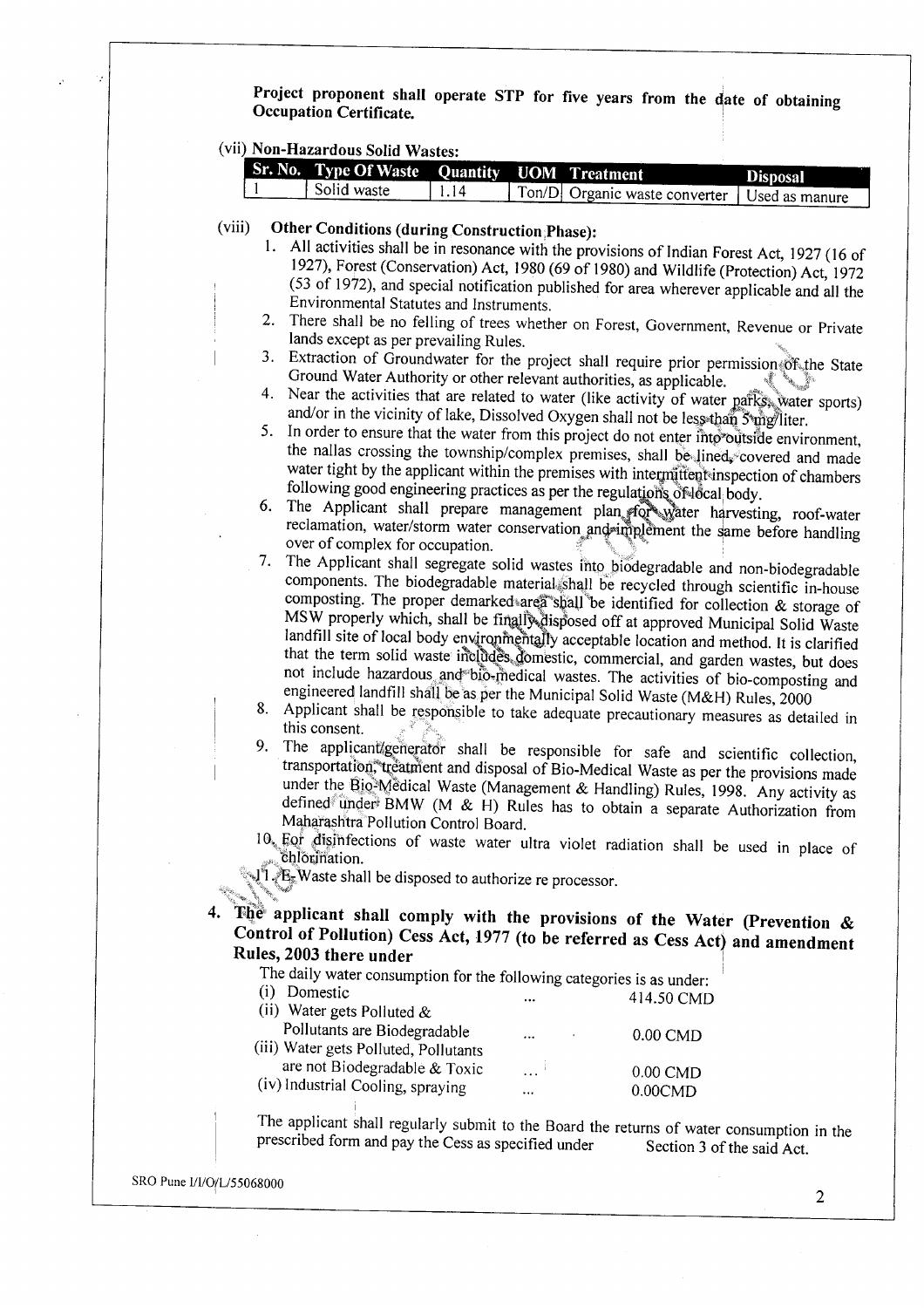## **5. CONDITIONS UNDER AIR (Prevention & Control of Pollutioji) ACT, 1981:**

(i) The applicant shall install a comprehensive control system consisting of control equipments as is warranted with reference to generation of emission and operate and maintain the same continuously so as to achieve the level of pollutants to the following standards:

#### **a. Standards for Emissions of Air Pollutants:**

| (i) | SPM/TPM               |
|-----|-----------------------|
|     | $\alpha$ and $\alpha$ |

Not to exceed 150 mg/Nm3 (ii)  $SO2 (DG Set)$  Not to exceed 7.5 Kg/day

- (ii) The following measures shall be taken:
	- a. Adequate mitigation measures shall be taken to control emissions of SO2, NOx, SPM, and RSPM.
	- b. Applicant shall achieve following Ambient Air Quality standards.

| I. | Not to Exceed (Annual Average)<br>SPM             | 140        | $\mu$ g/ m $\frac{3}{2}$ |
|----|---------------------------------------------------|------------|--------------------------|
|    | Not to Exceed (24 hours)                          | <b>200</b> | ug/                      |
|    |                                                   |            |                          |
| 2. | Not to Exceed (Annual Average)<br>SO <sub>2</sub> | 60         |                          |
|    | Not to Exceed (24 hours)                          | 80         |                          |
|    |                                                   |            |                          |
| 3. | Not to Exceed (Annual Average)<br>NO <sub>x</sub> |            | m <sub>3</sub>           |
|    | Not to Exceed (24 hours)                          |            | m <sub>3</sub><br>μg/    |
|    |                                                   |            |                          |
| 4. | RSPM Not to Exceed (Annual Average)               |            | $\mu$ g/ m3              |
|    | Not to Exceed (24 hours)                          | 100        | $\mu$ g/ m3              |
|    |                                                   |            |                          |

#### **(Hi)The applicant shall observe the following fuel pattern:-**

|         | <b>SANCHO</b><br><b>PAGE</b>                      |                            |                          |
|---------|---------------------------------------------------|----------------------------|--------------------------|
| Sr. No. | <b>Type Of Fuel</b>                               | <b>Quantity</b>            | <b>UOM</b>               |
|         | ٣X.<br>- 92<br>HSD<br>w.<br>79. L<br><b>SALES</b> | 75.00<br>275<br>، ت<br>--- | Ltrs/hr                  |
|         |                                                   |                            | $\overline{\phantom{a}}$ |

**(iv) The applicant shalUerectijie chimney(s) of the following specifications:-**

| Sr. No. |          | <b>Chimney Attached To</b>           | <b>Height in Mtrs.</b> |
|---------|----------|--------------------------------------|------------------------|
|         |          | DG Set $(3 \times 1500 \text{ KVA})$ | 32.00                  |
|         |          | DG Set $(4 \times 2000 \text{ KVA})$ | 32.00                  |
|         | 20 Hours | DG Set $(3 \times 1010 \text{ KVA})$ | 50.00                  |

#### **(v) Conditions for D.G. Set**

- 1. Noise from the D.G. Set should be controlled by providing an acoustic enclosure or by treating the room acoustically.
- 2. Industry should provide acoustic enclosure for control of noise. The acoustic enclosure/ acoustic treatment of the room should be designed for minimum 25 dB (A) insertion loss or for meeting the ambient noise standards, whichever is on higher side. A suitable exhaust muffler with insertion loss of 25 dB (A) shall also be provided. The measurement of insertion loss will be done at different points at 0.5 meters from acoustic enclosure/room and then average.
- 3. The industry shall take adequate measures for control of noise levels from its own sources within the premises in respect of noise to less than  $75 \text{ dB}(A)$ during day time and 70 dB(A) during the night time. Day time is reckoned between 6 a.m. to 10 p.m and night time is reckoned between 10 p.m to 6 a.m.
- 4. Industry should make efforts to bring down noise level due to DG set, outside industrial premises, within ambient noise requirements by proper sitting and control measures.

SRO Pune I/I/O/L/55068000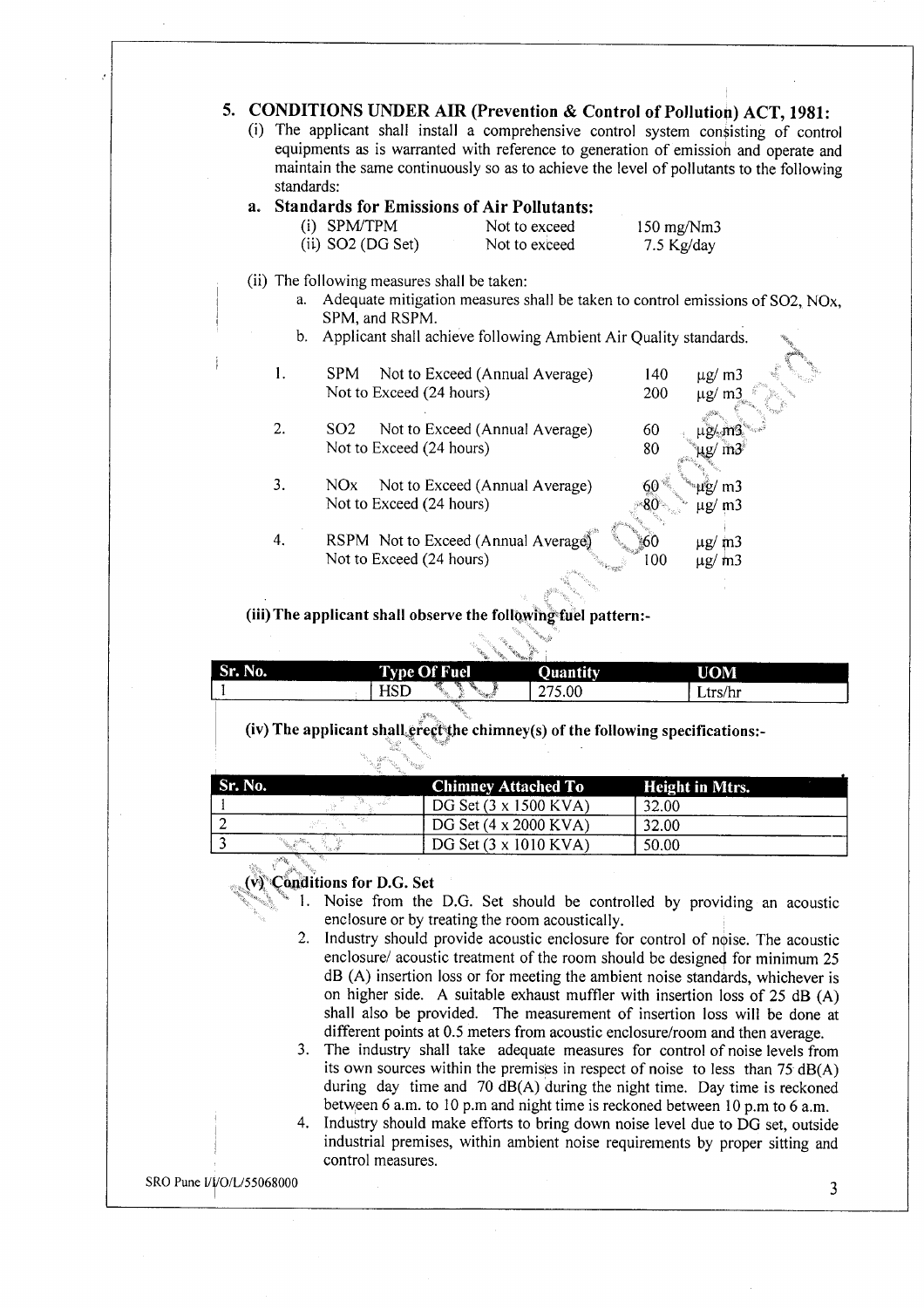- $5.$  Installation of DG Set must be strictly in compliance with recommendations of  $\mathcal{L}$ DG Set manufacturer
- 16. A proper routine and preventive maintenance procedure for DG set should be set and followed in consultation with the DG manufacturer which would help to prevent noise levels of DG set from deteriorating with use.
- 7. D.G. Set shall be operated only in case of power failure.
- 8. The applicant should not cause any nuisance in the surrounding area due to operation of D.G. Set.

#### **(vi) Other Condition**

- a) The applicant shall provide ports in the chimney/(s) and facilities such as ladder, platform etc. for monitoring the air emissions and the same shall be open for inspection to/and for use of the Board's Staff. The chimney(s) vents attached to various sources of emission shall be designated by numbers such as  $S-1$ ,  $S-2$ , etc. and these shall be painted/ displayed to facilitate identification.
- b) Water spraying shall be done on ground to avoid fugitive emissions.
- (vii) The Applicant shall take adequate measures for control of noise, levels from its own sources within the complex (residential cum Commercial) in respect of noise to less than 55 dB(A) during day time and 45 dB(A) during the night time. Daytime is  $\frac{1}{2}$  and  $\frac{1}{2}$  and  $\frac{1}{2}$  and  $\frac{1}{2}$  and  $\frac{1}{2}$  and  $\frac{1}{2}$  and  $\frac{1}{2}$  p.m. is reckoned as between 6 a.m. to 10 p.m. and Nighttime is reflexive 1.10 p.m. 10 eckoned as between 6 a.m. to 10 p.m. and Nighttime is reckoned as between 6 a.m.

## **CONDITIONS UNDER HAZARDOUS WASTE OLAN CEMENT, HANDLING**  $\&$  TRANSBOUNDRY MOVEMENT) RULES, 2008;

 $\sum_{i=1}^{n}$  The Industry shall handle hazardous wastes as anonified below.

| Sr. No. Type Of Waste Quantity UOM Disposal |              |                                                    |
|---------------------------------------------|--------------|----------------------------------------------------|
| 5.1 Used /spent oil $\vert$ 1.00            | . M $T^*$    | . <sup>8</sup> Sale to Auth. recycler <sup>1</sup> |
|                                             | <b>Capta</b> |                                                    |

## **Industry shall comply with following additional conditions:**

- The applicant shall maintain good housekeeping and take adequate measures for control of pollution from all sources so as not to cause nuisance to surrounding area / inhabitants.
- The applicant shall bring minimum  $\frac{33\%}{\sqrt{2}}$  of the available open land under  $\frac{1}{\sqrt{2}}$ . tree plantation.
- $\sim$  Solid waste The non hazardous solid waste arising in the factory premises of substitution of  $\sim$ etc., be disposed of scientifically so as not to cause any nuisance / pollution. The applicant shall take necessary permissions from civic authorities for disposal to dumping ground.
- The applicant, shall provide for an alternate electric power source  $\mathcal{L}(\mathcal{L})$  ground. pollution control facilities installed by he applicant to maintain compliance with the terms and conditions of the consent. In the absence, the applicant shall stop, reduce or otherwise,  $\alpha$  production to abide by terms  $\&$  conditions of this consent regarding political production to abide by terms  $\&$  conditions of this consent regarding political political production of the consent regarding politica  $\text{vels.}$

The applicant shall not change or alter quantity, quality, the rate of discharge, the same of discharge, the same .or, the mode of the effluent / emissions or hazardous wastes or control equipments provided "for without previous written permission of the Board.

- The applicant shall provide facility for collection of environmental samples  $\mathbf{v}_1 \cdot \mathbf{v}_2 = \mathbf{v}_1 \cdot \mathbf{v}_2 = \mathbf{v}_1 \cdot \mathbf{v}_2 = \mathbf{v}_2$ trade and sewage effluents, air emissions and hazardous wastes to the Board staff at the  $t_{\rm c}$  terminal or designated points and shall pay to the Board for the services rendered in the services rendered in the services rendered in the services rendered in the services rendered in the service rendered in th half.
- . The applicant shall make an application for renewal of the consent  $\alpha$  days before  $\alpha$  days before  $\alpha$ the date of the expiry of the consent.
- the date of the expiry of the consent.<br>viii. The firm shall submit to this office, the  $30<sup>th</sup>$  day of September every year, the Environmental Statement Report for the financial year ending 31<sup>st</sup> March in the prescribed Form-V as pre the provisions of rule 14 of the Environment (Protection) (Second Amendment) Rules, 1992.
- As inspection book shall be opened and made available to the Board's  $\mathcal{E}$  for  $\mathcal{E}$ vit to the applicant.

SRO Pune l/I/O/L/55068000